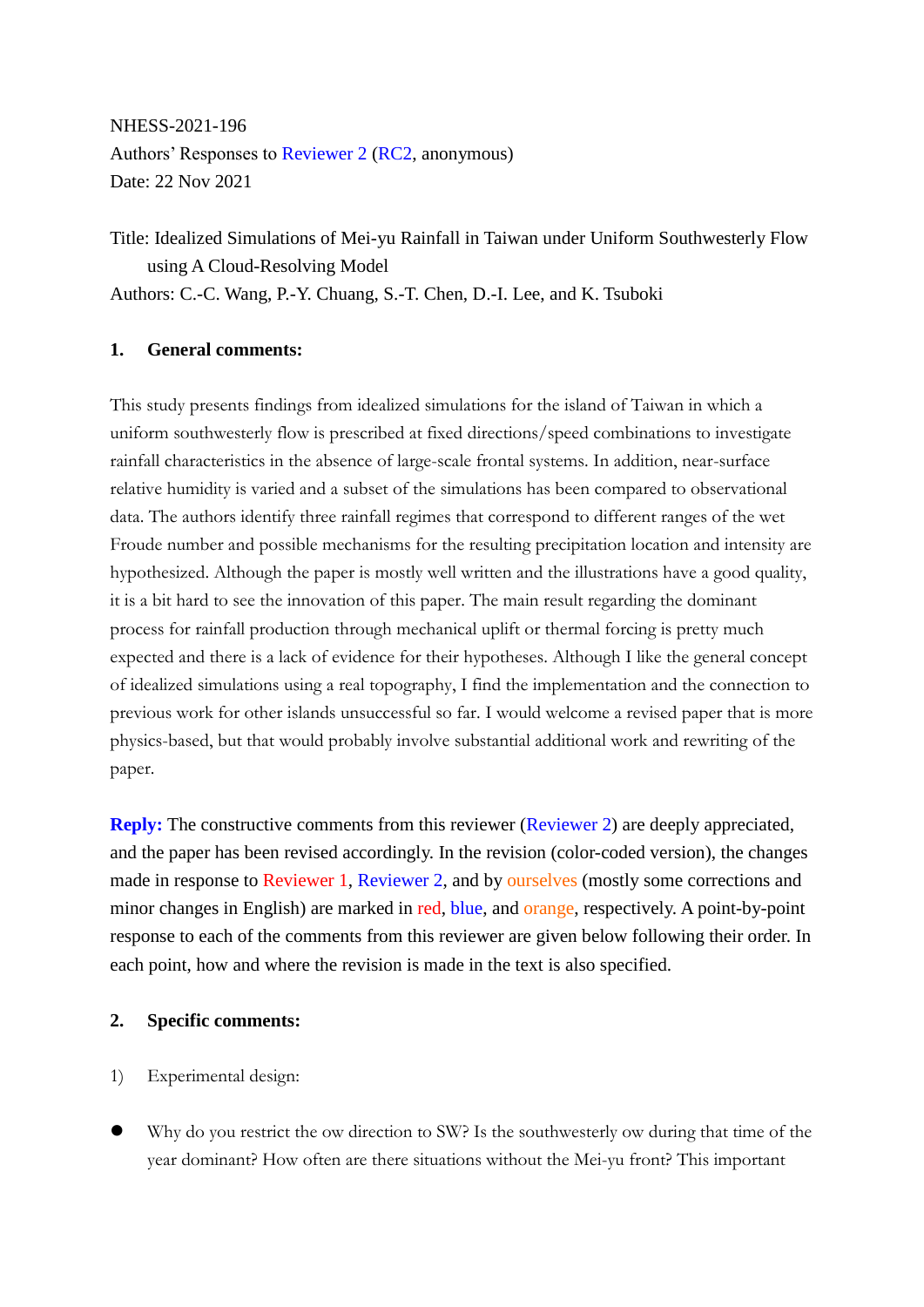information needs to be given to determine if the model setup is representative or not.

**Reply:** As reviewed in Section 1, heavy rainfall in Taiwan during the Mei-yu season occurs predominately under the southwesterly flow regime (tropical air mass with abundant moisture). Thus, we focus on these wind directions in the present study. In the revision, the above reasoning is better conveyed to the readers more clearly (L23-24, L27, L33, L36, L51, L111, L663-664) as suggested.

 Are the fine steps of 2.5 m/s and 15 degrees really necessary? Would not a larger range of ow direction with larger steps (e.g. 5 m/s and 30 degrees) be more informative? For example, in the study of Metzger et al. (2014), the incoming wind direction for the island of Corsica has been changed in steps of 30 degrees to cover the all possible wind directions. Although Corsica is a smaller island, these previous results should be cited in this study. Furthermore, within the framework of the HyMeX project, several other publications covering island convection and terrain effects were published.

Metzger, J., C. Barthlott, N. Kaltho (2014): Impact of upstream ow conditions on the initiation of moist convection over the island of Corsica, Atmos. Res. 145-146, 279-296, DOI:10.1016/j.atmosres.2014.04.011

**Reply:** Thank you for this opinion. Since we focus on southwesterly flow directions in the present study, finer steps of 2.5 m  $s^{-1}$  and 15 $\degree$  are used, as described in Section 2.4. Please see our reply to the bullet point above. In the revision, the study of Metzger et al. (2014) and another relevant paper (Kirshbaum, 2011) are also cited for comparison (L103-104, L283, L285-286, L311, L586, L611-612), as suggested.

 Why do you use an integration time of 50 h? Would not 24 h be sufficient? Which day do you take for the analyses in Fig. 7 etc.? Day 1, day 2 or the mean of both?

**Reply:** As discussed in Section 2.4 and shown in Fig. 6 for a few examples, two similar diurnal cycles are produced in each run during  $t = 2-50$  h ( $L181-182$ ). While the differences may be small, it is most likely still a little more representative to use the averages of two days (2-50 h), compared to the accumulation over a single day (2-26 h). In the revision, it is also clarified that the averages over days 1-2 (or 2-50 h) are shown in Fig. 7, both in the caption and at the end of Section 2.4 (L181-182, L371, L758), as suggested.

What boundary conditions are applied in the model? Open, periodic?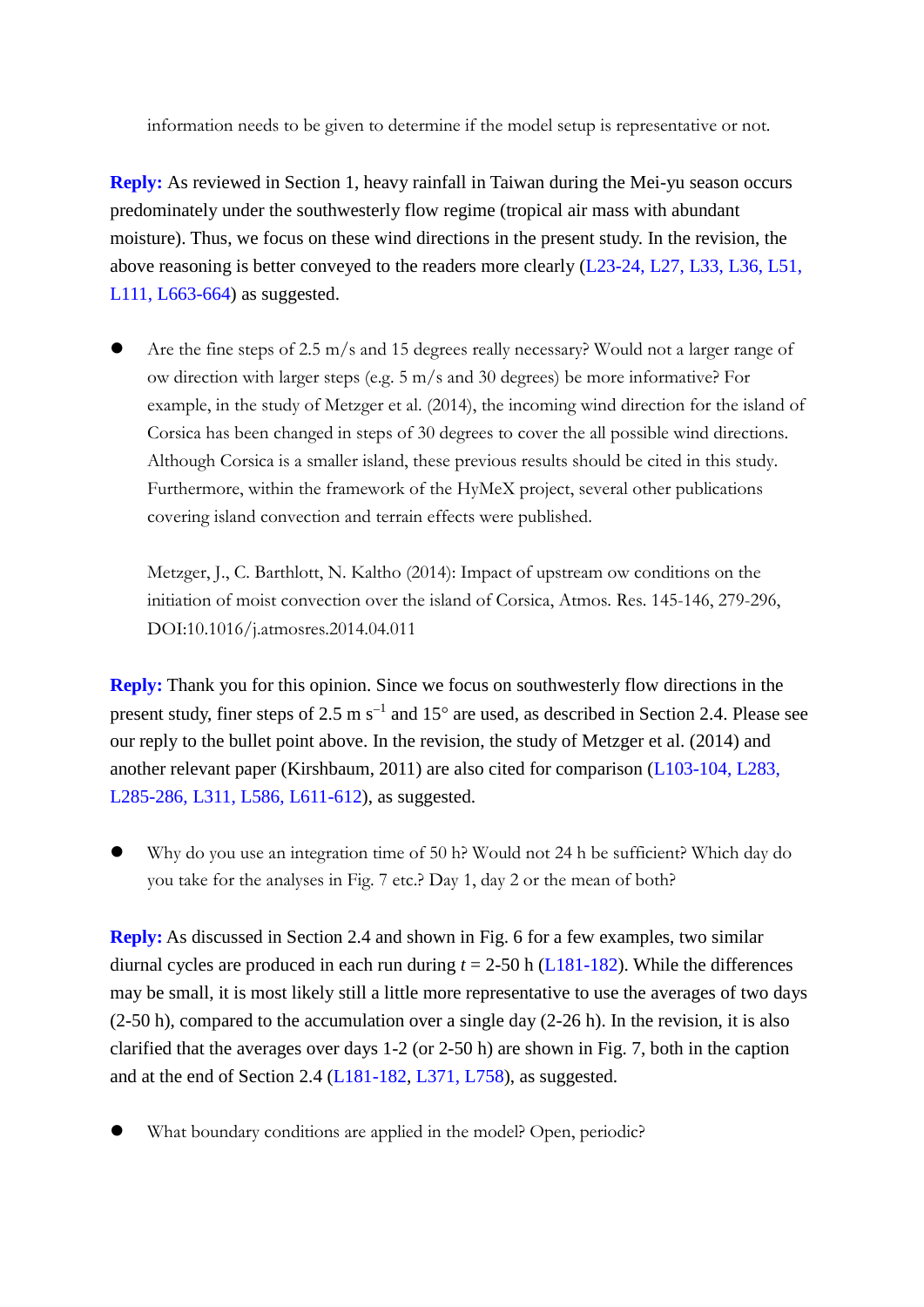**Reply:** In the revision, it is clarified that open boundary conditions are used (L161), as suggested.

 Deep convection is considered to be resolved at 2-km grid spacing, but is shallow convection still parameterized? If yes, how? Please specify.

**Reply:** No, shallow convection is also handled by the 1.5-moment bulk cold-rain scheme and not parameterized in CReSS. This is clarified in the revision (L149), as suggested.

2) I do not understand why the Froude number changes with the wind direction. If the wind speed does not change and the mountain height is constant as well, the Froude number should be independent of the ow direction unless the stability is changed. The authors should make an effort to explain how they calculate their Froude number in detail (spatial average, at what time, ...).

**Reply:** The Froude number  $(F_r, F_r = U/Nh_0)$  changes with wind direction because *U* is the speed of wind component normal to the long axis of topography, and this is clarified in the revision (L42, L100, L189-190), as suggested. Thus, even with strong flow, the *F<sup>r</sup>* would still be small if the wind is parallel to an elongated topography like Taiwan (e.g.,  $195^\circ$  in Table 3). However, if the topography is bell-shaped and does not have a long axis (as adopted in many earlier studies), the wind direction then indeed does not affect  $F_r$ . In several places in the text, this is also made clearer to the readers (L46-47, L100, L229, L259-260, L416-417), along the lines as suggested.

3) The authors speculate about the involved processes, i.e. terrain uplift and/or sea breeze/thermal circulations. None of these are assessed or proven in a quantitative way. Only for the CTL-run presented in Fig. 5, there is some evidence by the streamlines. I suggest to include additional material, e.g. low-level moisture convergence for establishing the impact of sea breeze on island convection.

**Reply:** For the three cases shown in Fig. 6, a new figure (Fig. 8) is added in the revision to show the diurnal variations at the times of the peak amplitude in surface warming/cooling with discussion, including that on the daytime sea breeze (L243-245, L252-253, L285, p.33, L763-767), along the lines as suggested.

4) Fig. 6: Observed precipitation starts to increase at around 20 UTC and reaches a plateau between 22-05 UTC before it further rises to the maximum value at 07 UTC. What mechanisms are responsible for the plateau?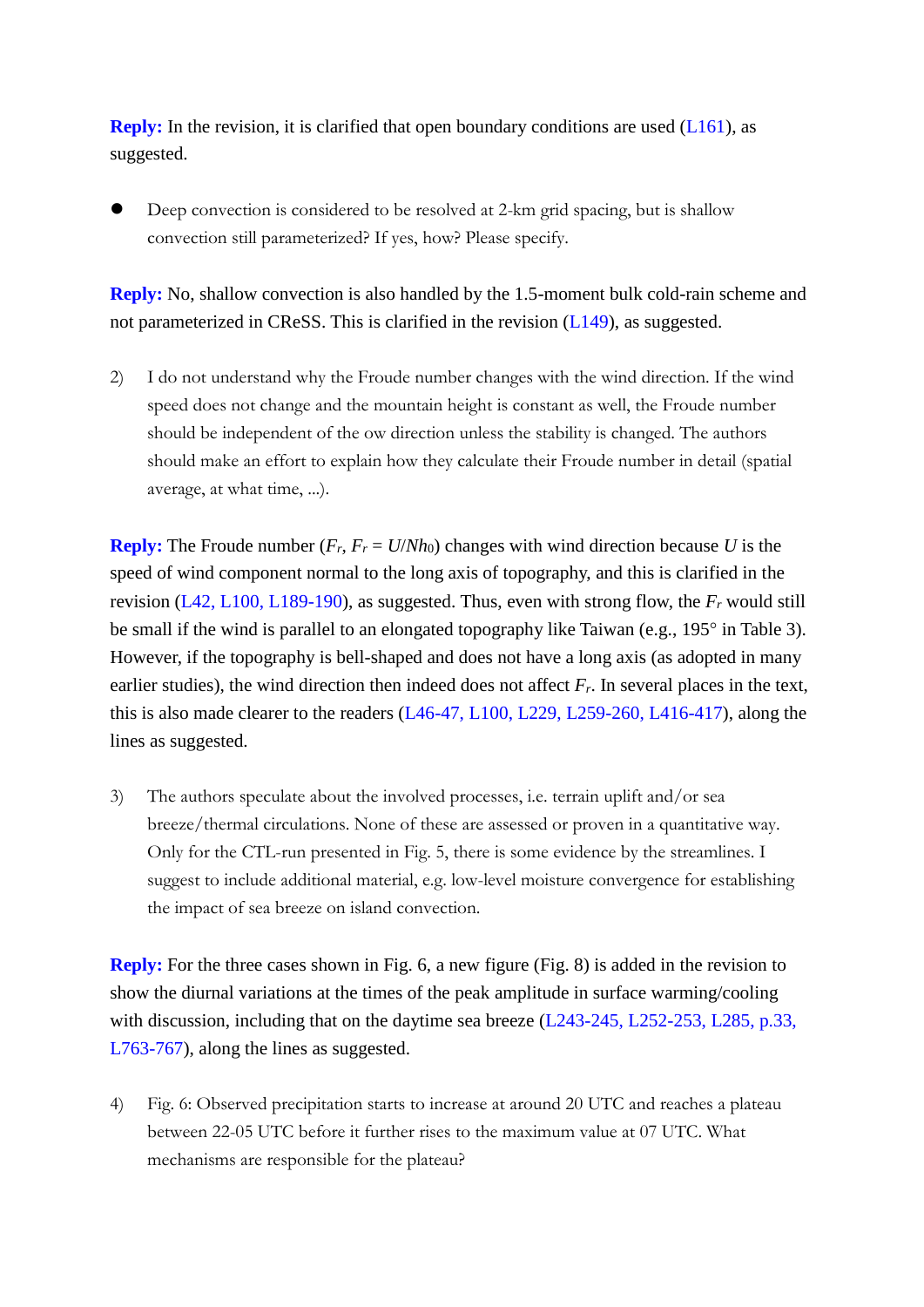**Reply:** We have checked the rainfall data and radar/satellite loops on those dates used to construct the observed cycle in Fig. 6 (as also better clarified in the caption). In the revision, it is explained and clarified that the plateau structure (about  $0.5 \text{ mm h}^{-1}$ ) was mainly from migratory rainfall systems from upstream on two of the days (29 May and 4 June) during 2200-0500 UTC (0600-1300 LST), and by design, such systems are largely absent in our idealized simulations with uniform flow and no disturbances (L220-226), as suggested.

5) L71: What are "unwanted features"? Please specify.

**Reply:** In the revision, "unwanted features" is rephrased to "undesirable features" to improve clarity of the sentence  $(L73)$ , along the lines as suggested.

6) The intercomparison to observations mostly shows a bad agreement between simulations and observational data (Fig. 10, 11, 12). Either the environmental conditions in the dates chosen do not match the model settings or other processes are missing in the model. I suggest to run realistic simulations with initial and boundary conditions from an operational model or other global analyses for these cases.

**Reply:** Indeed, some processes other than those associated with Taiwan's topography must exist (and cannot be avoided) in real conditions, such as frontal forcing, various disturbances, and low-level convergence from non-uniform flow, and even deviations from the prescribed profile and state. All these differences are not included in our idealized simulations by design. In the revision, the above points are stressed as caveats in sections 3.1 (L220-226) and 5 (L358-360, L365-369, L395-396, L428-435), along the lines as suggested. In the comparison between idealized simulations with real events of choice (when the conditions are relatively pure) in Section 5 of the previous draft was not successful, mainly because we didn't include the right data for comparison. In the revision, satellite cloud imageries at selected times are also provided (together with radar composite and the derived rainfall estimate), and they are much better to validate the model simulations (L194-195, L371, L374-378, L380-396, L402- 414, L416-435, L565, L569-571, Figs. 11-13, p.36-38, L779-786, L789-791, L795-797). The reasons why both the rain-gauge data (used in previous draft) and radar composites cannot capture the convection/rainfall along the eastern slopes of the CMR are provided (L383-387, L527-529, Fig. 2b, p.24, L707-711). At various places where needed, caveats are also added or stressed in the revision to clarify possible (or likely) differences between the model results and observations (L220-226, L365-369, L381, L395-396, L408-414, L424-426, L428-435), as suggested. For heavy-rainfall cases, modeling studies using gridded analyses and full physics have been carried out, and are also cited in the revision (L425-426, L431-433), as suggested.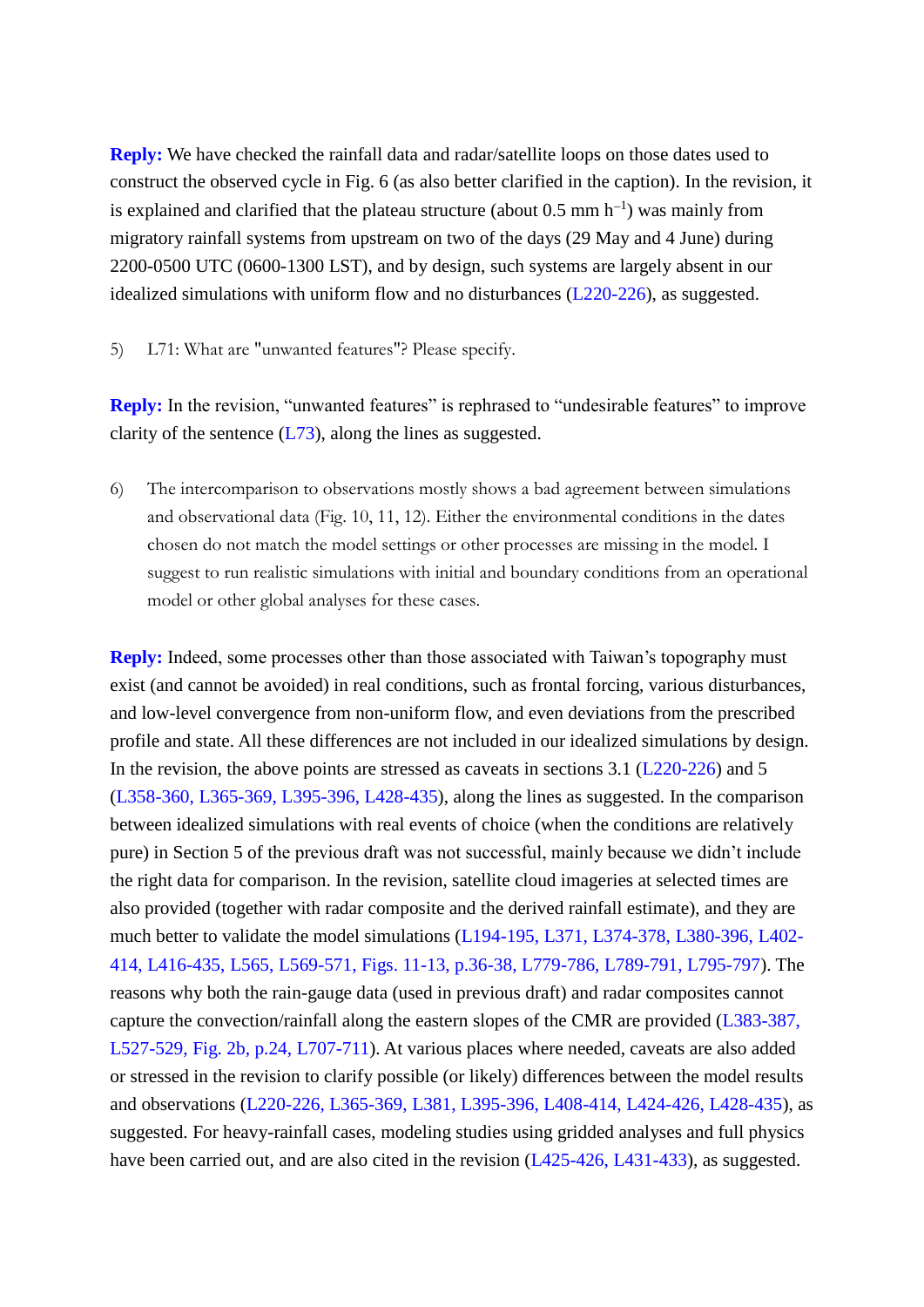## **3. Technical corrections:**

1) L15: local afternoon during daytime

**Reply:** Deleted as suggested (L15).

2) L17: This sentence needs to be rephrased. What is a "large angle"?

**Reply:** This sentence is broken down into two sentences to improve the readability, and it is also clarified that "large angle" means not parallel (L17-18), as suggested.

3) L40: Blumen, 1990: Blumen is the book editor for Banta (1990). Do the authors mean the Banta article here?

**Reply:** Yes, the reference is meant to be Banta (1990) here. It is now corrected in the revision (L41), as suggested.

4) L45: orographic precipitation can often be resulted  $\rightarrow$  please rephrase

**Reply:** This sentence is rephrased to "… to climb over the terrain and orographic precipitation is often resulted…" to improve the readability (L46-47), as suggested.

5) L60: Wang et al., 2002, 2003: For these years, there are only entries in the references for Wang and Chen (2002, 2003).

**Reply:** Corrected to Wang and Chen (2002, 2003) here (L63), as suggested.

6) L80:  $Fr \to F_r$ 

**Reply:** Corrected as suggested (L82).

7) L144: Murakami et al. (1990, 1994) → Murakami (1990), Murakami et al. (1994)

## **Reply:** Corrected as suggested (L151).

8) L147: Sagami → Segami